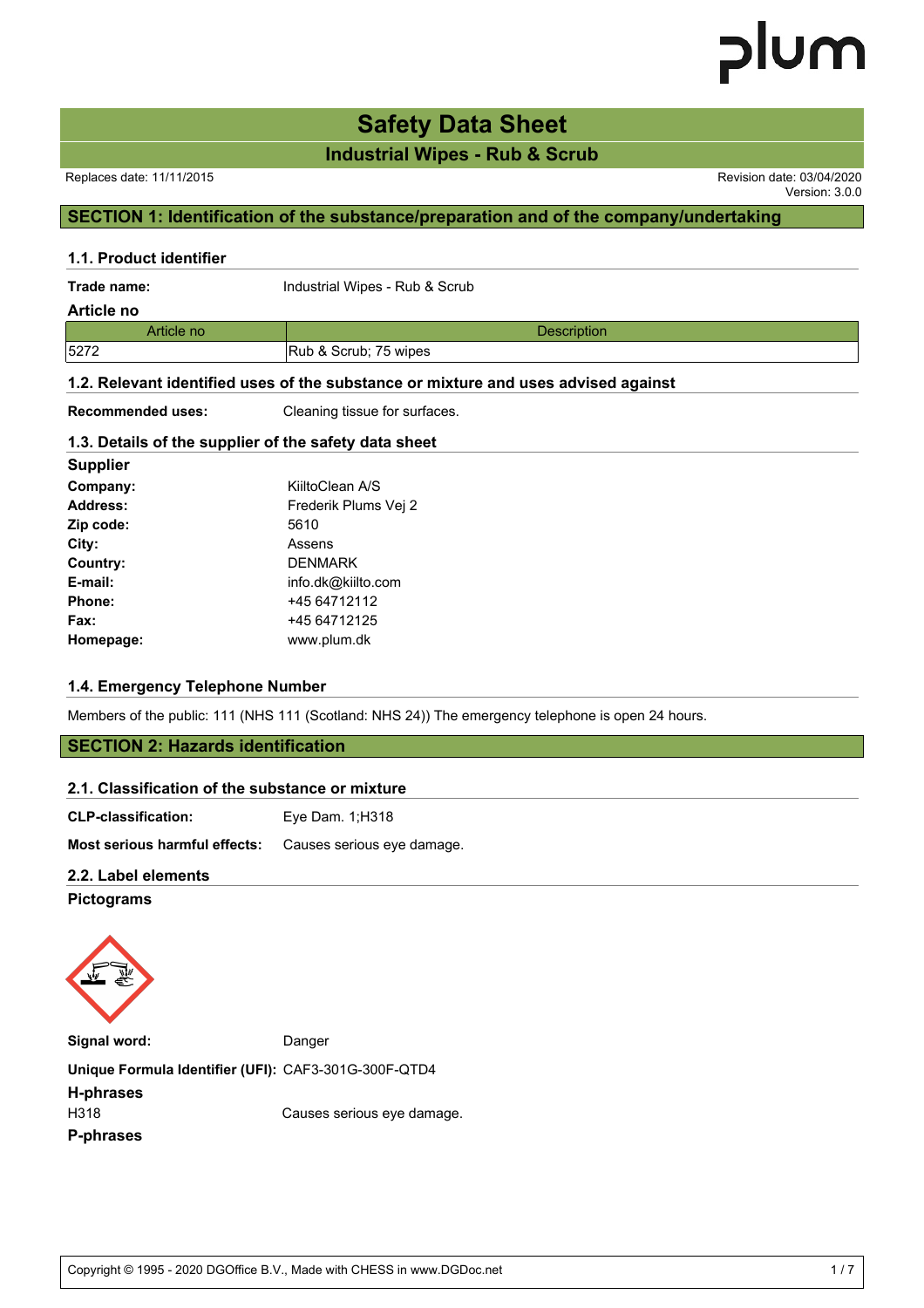# **Safety Data Sheet**

## **Industrial Wipes - Rub & Scrub**

Replaces date: 11/11/2015 Revision date: 03/04/2020

Version: 3.0.0

P305+351+338 IF IN EYES: Rinse cautiously with water for several minutes. Remove contact lenses, if present and easy to do. Continue rinsing.

#### **Supplemental information**

 According to REGULATION (EC) No 648/2004 OF THE EUROPEAN PARLIAMENT AND OF THE COUNCIL of 31 March 2004 on detergents:

 Less than 5%: Non-ionic surfactants. Preservatives: SODIUM BENZOATE, PHENOXYETHANOL, SODIUM DEHYDROACETATE.

#### **2.3. Other hazards**

The product does not contain any PBT or vPvB substances.

### **SECTION 3: Composition/information on ingredients**

#### **3.2. Mixtures**

| Substance                                         | CAS No     | EC No     | REACH Reg. No.         | Concentration   | <b>Notes</b> | CLP-<br>classification                  |
|---------------------------------------------------|------------|-----------|------------------------|-----------------|--------------|-----------------------------------------|
| $ C11-15$ sec-<br>pareth-12                       | 68131-40-8 |           |                        | $1 - 5%$        |              | Skin Irrit. 2;H315<br>Eye Dam. 1;H318   |
| Alkyl ether<br>carboxylic acid                    | 27306-90-7 |           |                        | $< 1\%$         |              | Eye Dam. 1;H318                         |
| <b>Sodium</b><br>lbenzoate                        | 532-32-1   | 208-534-8 | 101-2119460683-<br>135 | $0.1 - 0.5\%$   |              | Eye Irrit. 2;H319                       |
| I <sub>2-</sub><br>phenoxyethanol                 | 122-99-6   | 204-589-7 |                        | $ 0.1 - 0.5\% $ |              | Acute Tox. 4; H302<br>Eye Irrit. 2;H319 |
| isodium<br>IDEHYDROACET  4418-26-2<br><b>IATE</b> |            | 224-580-1 |                        | $0.1 - 0.5\%$   |              |                                         |

Please see section 16 for the full text of H-phrases.

### **SECTION 4: First aid measures**

#### **4.1. Description of first aid measures**

| Inhalation:   | Seek fresh air. Seek medical advice in case of persistent discomfort.                                                                                        |
|---------------|--------------------------------------------------------------------------------------------------------------------------------------------------------------|
| Ingestion:    | Wash out mouth thoroughly and drink 1-2 glasses of water in small sips. Seek medical<br>advice in case of persistent discomfort.                             |
| Skin contact: | Wash the skin with water. Seek medical advice in case of persistent discomfort.                                                                              |
| Eye contact:  | Flush immediately with water (preferably using eye wash equipment) for at least 5 minutes.<br>Open eye wide. Remove any contact lenses. Seek medical advice. |
| General:      | When obtaining medical advice, show the safety data sheet or label.                                                                                          |
|               |                                                                                                                                                              |

#### **4.2. Most important symptoms and effects, both acute and delayed**

Direct contact: Eye contact may result in deep caustic burns, pain, tearing and cramping of the eyelids. Risk of serious eye injury and loss of sight. Degreases and dries the skin. Repeated exposure may cause skin dryness or cracking.

#### **4.3. Indication of any immediate medical attention and special treatment needed**

No special immediate treatment required. Treat symptoms.

#### **SECTION 5: Fire-fighting measures**

#### **5.1. Extinguishing media**

**Suitable extinguishing media:** The product is not directly flammable. Choose extinguishing agents based on the surrounding fire. Use water or water mist to cool non-ignited stock.

Copyright © 1995 - 2020 DGOffice B.V., Made with CHESS in www.DGDoc.net 2 / 7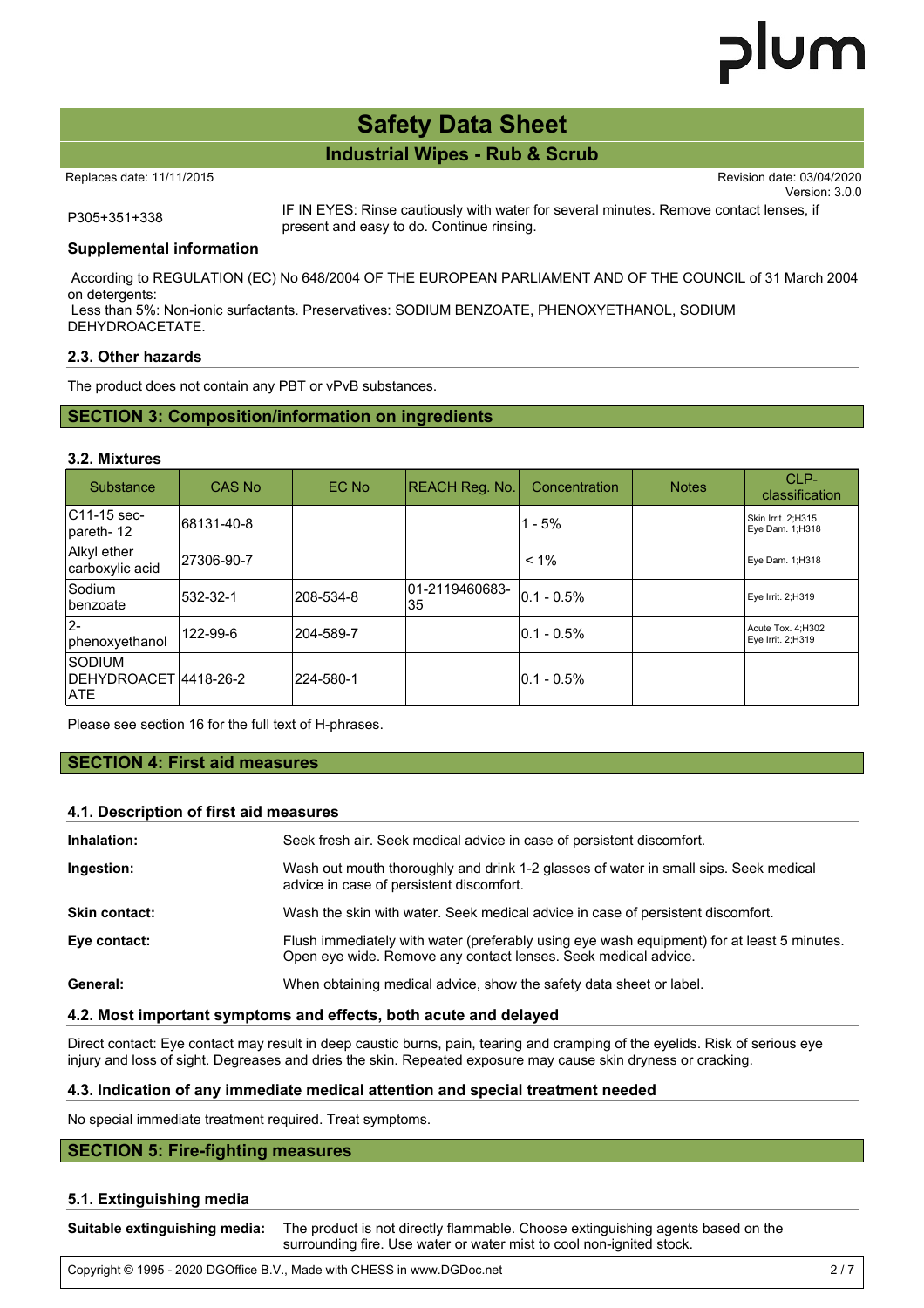# **Safety Data Sheet**

## **Industrial Wipes - Rub & Scrub**

Replaces date: 11/11/2015 Revision date: 03/04/2020

**media:**

Version: 3.0.0

**Unsuitable extinguishing** Do not use water stream, as it may spread the fire.

### **5.2. Special hazards arising from the substance or mixture**

The product is not directly flammable. Avoid inhalation of vapour and fumes - seek fresh air. Can generate harmful flue gases containing carbon monoxide in the event of fire.

#### **5.3. Advice for fire-fighters**

Move containers from danger area if it can be done without risk. Avoid inhalation of vapour and flue gases - seek fresh air. If there is a risk of exposure to vapour and flue gases, a self-contained breathing apparatus must be worn.

#### **SECTION 6: Accidental release measures**

#### **6.1. Personal precautions, protective equipment and emergency procedures**

**For non-emergency personnel:** Wear safety goggles if there is a risk of eye splash.

**For emergency responders:** In addition to the above: No special requirements.

#### **6.2. Environmental precautions**

Avoid unnecessary release to the environment.

#### **6.3. Methods and material for containment and cleaning up**

Sweep up/collect spills for possible reuse or transfer to suitable waste containers.

#### **6.4. Reference to other sections**

See section 8 for type of protective equipment. See section 13 for instructions on disposal.

### **SECTION 7: Handling and storage**

#### **7.1. Precautions for safe handling**

Running water and eye wash equipment should be available. Wash hands before breaks, before using restroom facilities, and at the end of work.

#### **7.2. Conditions for safe storage, including any incompatibilities**

Store safely and keep out of reach of children. Keep in tightly closed original packaging. Storage temperature: 0-30 °C.

#### **7.3. Specific end use(s)**

None.

#### **SECTION 8: Exposure controls/personal protection**

#### **8.1. Control parameters**

| Occupational exposure limit:         | Contains no substances subject to reporting requirements                                                                                                                         |  |  |
|--------------------------------------|----------------------------------------------------------------------------------------------------------------------------------------------------------------------------------|--|--|
| Legal basis:                         | EH40/2005 Workplace exposure limits. Last amended August 2018.                                                                                                                   |  |  |
| 8.2. Exposure controls               |                                                                                                                                                                                  |  |  |
| Appropriate engineering<br>controls: | Wear the personal protective equipment specified below.                                                                                                                          |  |  |
| eye/face protection:                 | <b>Personal protective equipment, Not required for normal expected usage.</b><br>Wear safety goggles if there is a risk of eye splash. Eye protection must conform to EN<br>166. |  |  |
|                                      |                                                                                                                                                                                  |  |  |

Copyright © 1995 - 2020 DGOffice B.V., Made with CHESS in www.DGDoc.net 3 / 7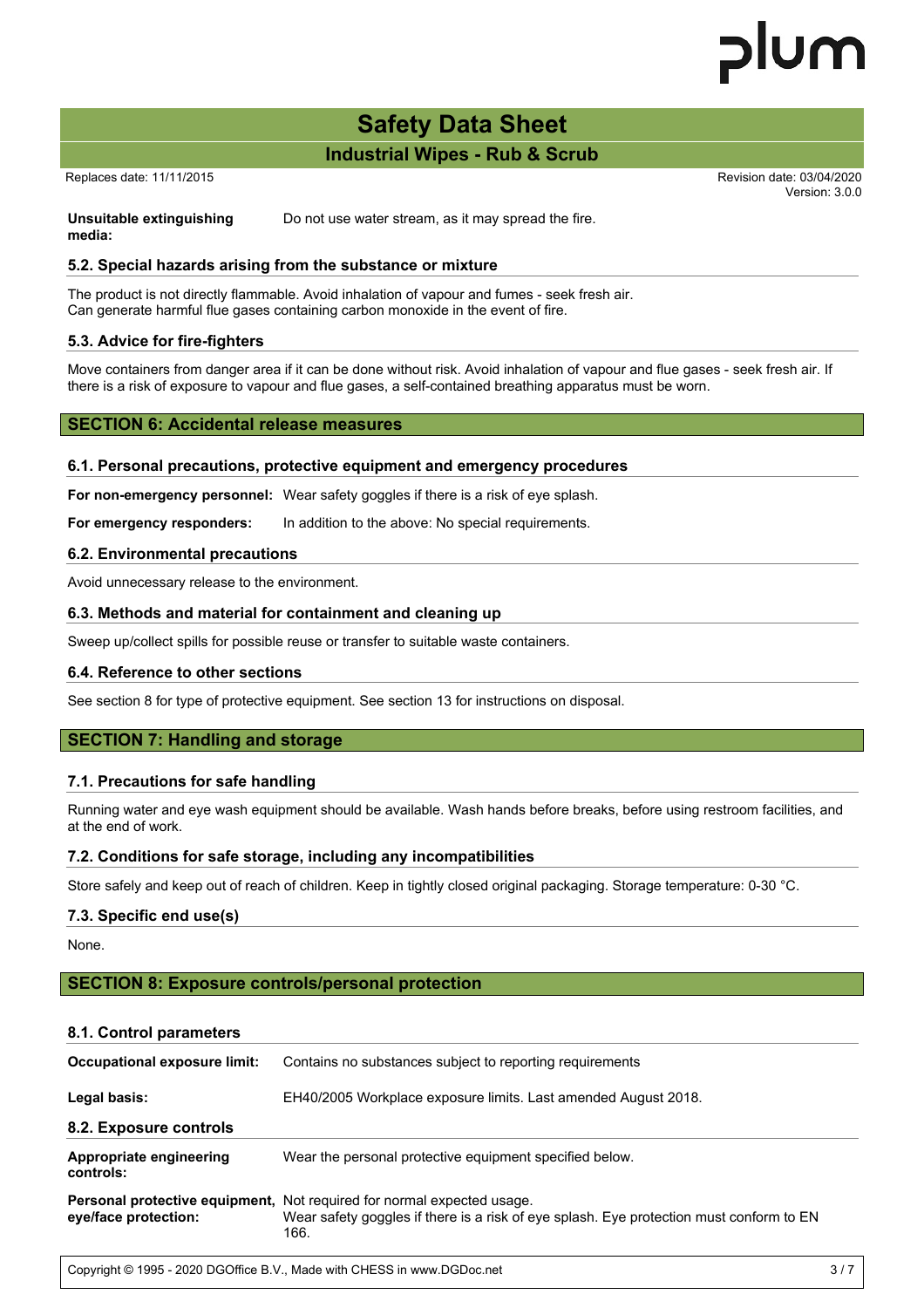# plum

# **Safety Data Sheet**

**Industrial Wipes - Rub & Scrub**

 Replaces date: 11/11/2015 Revision date: 03/04/2020 Version: 3.0.0

**Personal protective equipment,** Not required. **skin protection:**

| hand protection:                                                        | <b>Personal protective equipment.</b> With long-term work, the use of e.g. nitril rubber gloves is recommended. The gloves<br>should be change after use. Gloves must conform to EN 374. |
|-------------------------------------------------------------------------|------------------------------------------------------------------------------------------------------------------------------------------------------------------------------------------|
| Personal protective equipment, Not required.<br>respiratory protection: |                                                                                                                                                                                          |

**Environmental exposure controls:** Ensure compliance with local regulations for emissions.

### **SECTION 9: Physical and chemical properties**

#### **9.1. Information on basic physical and chemical properties**

| Parameter                               |                                                      | Value/unit                    |  |
|-----------------------------------------|------------------------------------------------------|-------------------------------|--|
| <b>State</b>                            | Wipe containing liquid.                              |                               |  |
| Colour                                  | White                                                |                               |  |
| Odour                                   | Perfume free                                         |                               |  |
| Solubility                              | Miscible with the following: Water. (Cleaning fluid) |                               |  |
| Explosive properties                    | Non-explosive                                        |                               |  |
| Oxidising properties                    | No data                                              |                               |  |
| Parameter                               | Value/unit                                           | <b>Remarks</b>                |  |
| pH (solution for use)                   | $5.0 - 5.5$                                          | Value for the cleaning fluid. |  |
| pH (concentrate)                        | No data                                              |                               |  |
| Melting point                           | No data                                              |                               |  |
| Freezing point                          | No data                                              |                               |  |
| Initial boiling point and boiling range | No data                                              |                               |  |
| <b>Flash Point</b>                      | No data                                              |                               |  |
| Evaporation rate                        | No data                                              |                               |  |
| Flammability (solid, gas)               | No data                                              |                               |  |
| <b>Flammability limits</b>              | No data                                              |                               |  |
| <b>Explosion limits</b>                 | No data                                              |                               |  |
| Vapour pressure                         | No data                                              |                               |  |
| Vapour density                          | No data                                              |                               |  |
| Relative density                        | No data                                              |                               |  |
| Partition coefficient n-octonol/water   | No data                                              |                               |  |
| Auto-ignition temperature               | No data                                              |                               |  |
| Decomposition temperature               | No data                                              |                               |  |
| Viscosity                               | No data                                              |                               |  |
| Odour threshold                         | No data                                              |                               |  |

#### **9.2 Other information**

| aramete | alue/unit                      | Remarks                       |
|---------|--------------------------------|-------------------------------|
| Density | 1050 kg/m <sup>3</sup><br>1980 | Value for the cleaning fluid. |

**Other Information:** None.

**SECTION 10: Stability and reactivity**

#### **10.1. Reactivity**

No known data.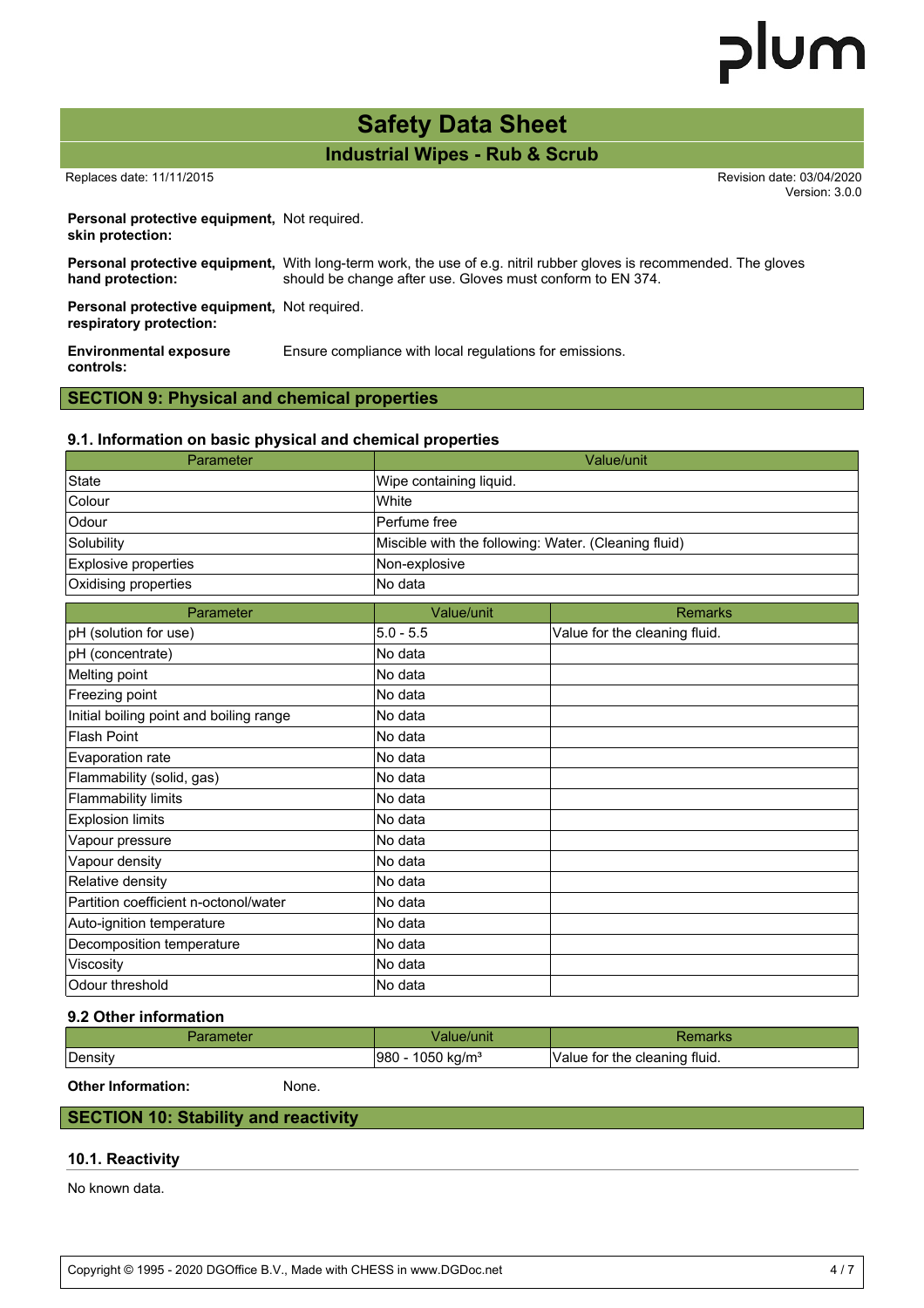# plum

# **Safety Data Sheet**

## **Industrial Wipes - Rub & Scrub**

#### Replaces date: 11/11/2015 Revision date: 03/04/2020

Version: 3.0.0

#### **10.2. Chemical stability**

The product is stable when used in accordance with the supplier's directions.

#### **10.3. Possibility of hazardous reactions**

None known.

#### **10.4. Conditions to avoid**

None known.

#### **10.5. Incompatible materials**

None known.

#### **10.6. Hazardous decomposition products**

Can generate harmful flue gases containing carbon monoxide in the event of fire.

#### **SECTION 11: Toxicological information**

#### **11.1. Information on toxicological effects**

| Acute toxicity - oral:                                     | Ingestion may cause discomfort. The product does not have to be classified. Test data are<br>not available.                                                     |  |
|------------------------------------------------------------|-----------------------------------------------------------------------------------------------------------------------------------------------------------------|--|
| Acute toxicity - dermal:                                   | The product does not have to be classified. Test data are not available.                                                                                        |  |
| Acute toxicity - inhalation:                               | The product does not have to be classified. Test data are not available.                                                                                        |  |
| <b>Skin corrosion/irritation:</b>                          | Degreases and dries the skin. Repeated exposure may cause skin dryness or cracking.<br>The product does not have to be classified. Test data are not available. |  |
| Serious eye damage/eye<br>irritation:                      | Eye contact may result in deep caustic burns, pain, tearing and cramping of the eyelids.<br>Risk of serious eve injury and loss of sight.                       |  |
| <b>Respiratory sensitisation or</b><br>skin sensitisation: | The product does not have to be classified. Test data are not available.                                                                                        |  |
| Germ cell mutagenicity:                                    | The product does not have to be classified. Test data are not available.                                                                                        |  |
| Carcinogenic properties:                                   | The product does not have to be classified. Test data are not available.                                                                                        |  |
| <b>Reproductive toxicity:</b>                              | The product does not have to be classified. Test data are not available.                                                                                        |  |
| Single STOT exposure:                                      | The product does not have to be classified. Test data are not available.                                                                                        |  |
| <b>Repeated STOT exposure:</b>                             | The product does not have to be classified. Test data are not available.                                                                                        |  |
| <b>Aspiration hazard:</b>                                  | The product does not have to be classified. Test data are not available.                                                                                        |  |
| Other toxicological effects:                               | None known.                                                                                                                                                     |  |

## **SECTION 12: Ecological information**

#### **12.1. Toxicity**

The product does not have to be classified. Test data are not available.

#### **12.2. Persistence and degradability**

Copyright © 1995 - 2020 DGOffice B.V., Made with CHESS in www.DGDoc.net 5 / 7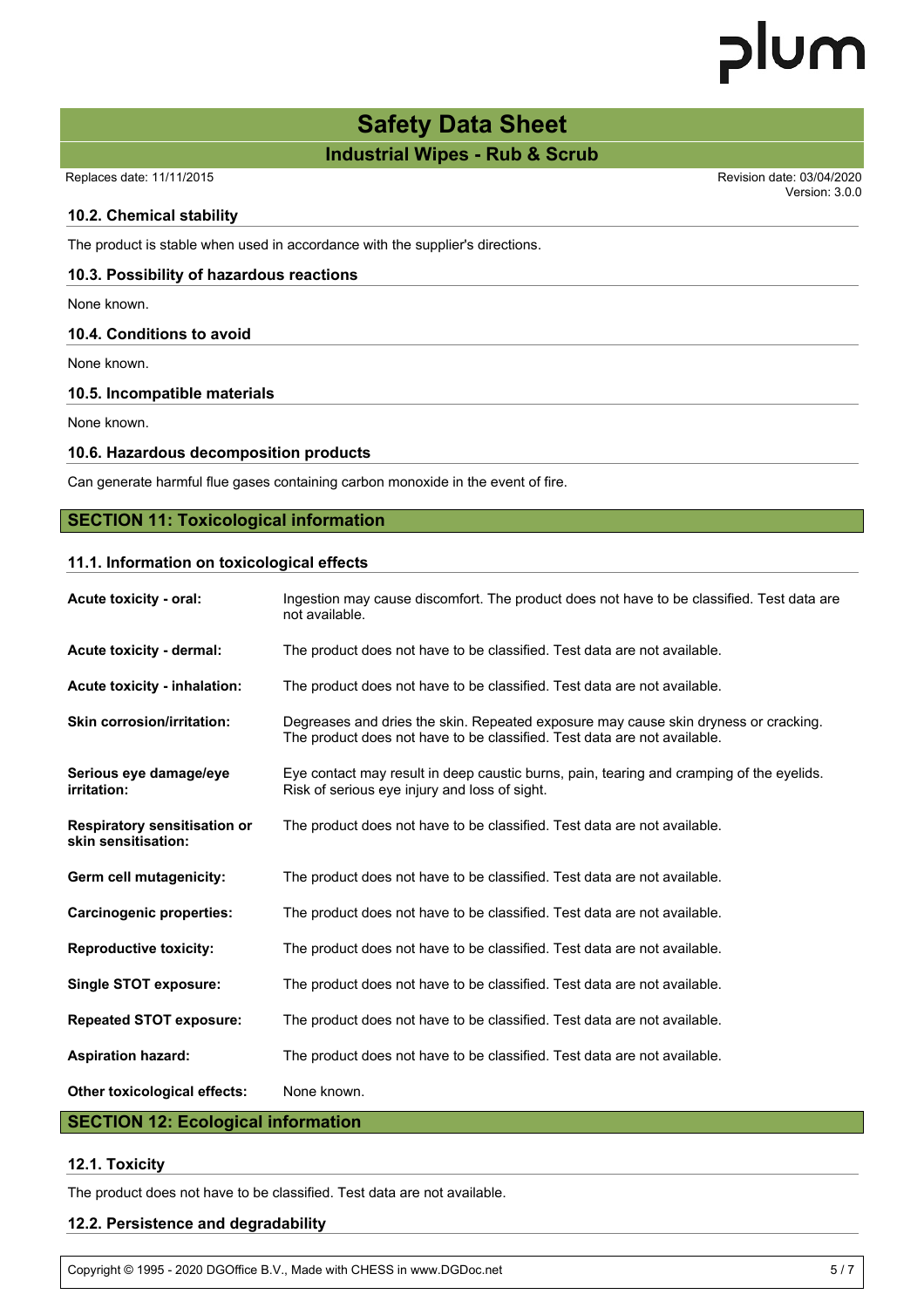# **Safety Data Sheet**

**Industrial Wipes - Rub & Scrub**

Version: 3.0.0

Expected to be biodegradable. Test data are not available.

#### **12.3. Bioaccumulative potential**

No bioaccumulation expected. Test data are not available.

#### **12.4. Mobility in soil**

Test data are not available.

#### **12.5. Results of PBT and vPvB assessment**

The product does not contain any PBT or vPvB substances.

#### **12.6. Other adverse effects**

None known.

#### **SECTION 13: Disposal considerations**

#### **13.1. Waste treatment methods**

Contact the local authorities.

Absorbent/cloth contaminated with the product: EWC code: 15 02 03 Absorbents, filter materials, wiping cloths and protective clothing other than those mentioned in 15 02 02.

Empty, cleansed packaging should be disposed of for recycling. Uncleansed packaging is to be disposed of via the local wasteremoval scheme.

Avoid unnecessary release to the environment.

#### **Category of waste:** 07 06 99 wastes not otherwise specified

#### **SECTION 14: Transport information**

**14.1. UN-No.:** Not applicable. **14.4. Packing group:** Not applicable. **14.2. UN proper shipping name: 14.3. Transport hazard class(es):**

Not applicable.

Not applicable. **14.5. Environmental hazards:**

Not applicable.

#### **14.6. Special precautions for user**

None.

#### **14.7. Transport in bulk according to Annex II of MARPOL and the IBC Code**

Not applicable.

#### **SECTION 15: Regulatory information**

#### **15.1. Safety, health and environmental regulations/legislation specific for the substance or mixture**

| and mixtures (CLP).<br>REGULATION (EC) No 1907/2006 OF THE EUROPEAN PARLIAMENT AND OF THE<br>Restriction of Chemicals (REACH).<br>COMMISSION REGULATION (EU) 2015/830 (SDS). | <b>Special Provisions:</b> | REGULATION (EC) No 648/2004 OF THE EUROPEAN PARLIAMENT AND OF THE<br>COUNCIL of 31 March 2004 on detergents.<br>REGULATION (EC) No 1272/2008 OF THE EUROPEAN PARLIAMENT AND OF THE<br>COUNCIL of 16 December 2008 on classification, labelling and packaging of substances<br>COUNCIL of 18 December 2006 concerning the Registration, Evaluation, Authorisation and |
|------------------------------------------------------------------------------------------------------------------------------------------------------------------------------|----------------------------|----------------------------------------------------------------------------------------------------------------------------------------------------------------------------------------------------------------------------------------------------------------------------------------------------------------------------------------------------------------------|
|------------------------------------------------------------------------------------------------------------------------------------------------------------------------------|----------------------------|----------------------------------------------------------------------------------------------------------------------------------------------------------------------------------------------------------------------------------------------------------------------------------------------------------------------------------------------------------------------|